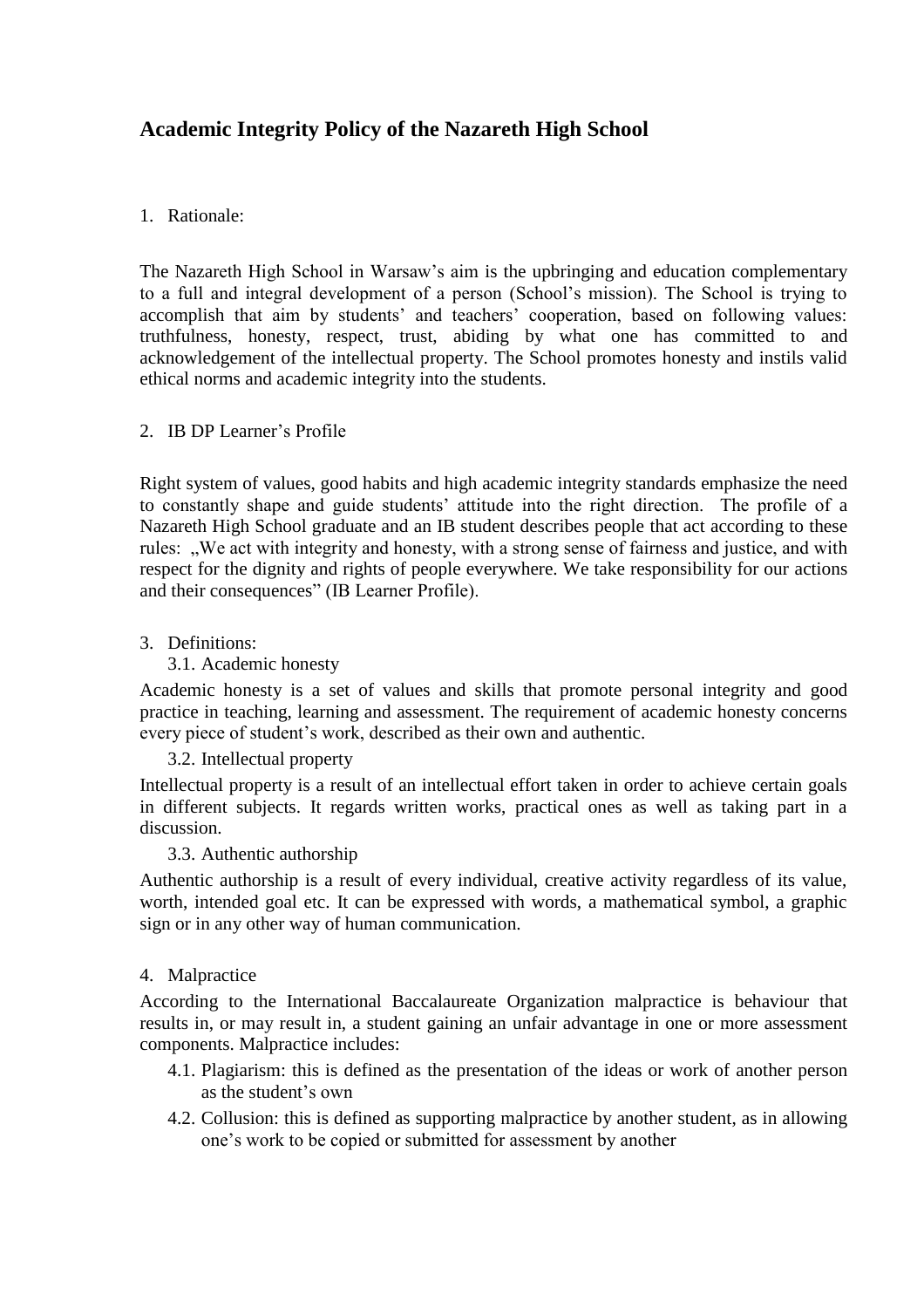- 4.3. Duplication of work: this is defined as the presentation of the same work for different assessment components and/or diploma requirements
- 4.4. Fabrication of data: this is defined as making up research findings and presenting them as real and true
- 4.5. Falsification: this is defined as changing and/or not including some of the data, which leads to the outcome being unrealistically presented
- 4.6. Unfair behaviour during written examinations, such as:
	- 4.6.1. Using unauthorized materials during the examination (e.g. mobile phone, notes)
	- 4.6.2. Leaving and/or using unauthorized materials in the toilet assigned for student use during the examination
	- 4.6.3. Misconduct during the examination (e.g. trying to disrupt the examination, distracting other students)
	- 4.6.4. Exchanging/passing to the other students information about examination papers content
	- 4.6.5. Refusing to cooperate with the examiner or any other member of the examination committee
	- 4.6.6. Purporting to be another student
	- 4.6.7. Stealing the examination papers
	- 4.6.8. Using an unauthorized calculator or using a calculator during examinations when it is forbidden to use them
	- 4.6.9. Revealing or discussing examination papers content with people from outside the school up to 24 hours after the examination
- 4.7. Any other behaviour that gains an unfair advantage for a student or that affects the results of another student
	- 4.7.1. Falsifying a CAS record
	- 4.7.2. Copying texts written in other languages, translating them and using them as one"s own theories
	- 4.7.3. Collaboration with other student during examinations, passing or consulting answers to the examination questions
- 5. Difference between justified collaboration and illicit collusion

IB students are permitted to collaborate when working on certain assessments, including some of the examinations. Nevertheless, the final work must be produced and assessed independently. Therefore if the same work is presented by two or more students it will be constituted as malpractice. To avoid "collusion" students should prepare their work individually, using their own words in every description.

- 6. To promote academic integrity and good practice in academic work, the School provides:
	- 6.1. Academic writing course as part of English A LAL/English B in IB 1, consisting of:
		- 6.1.1. Planning and organizing a written work (selected aspects of grammar, register, paragraph organization, thesis statement, planning, paraphrasing, evaluating sources, referencing)
		- 6.1.2. Preparing sources (critical reading of the sources, taking notes, searching the Internet)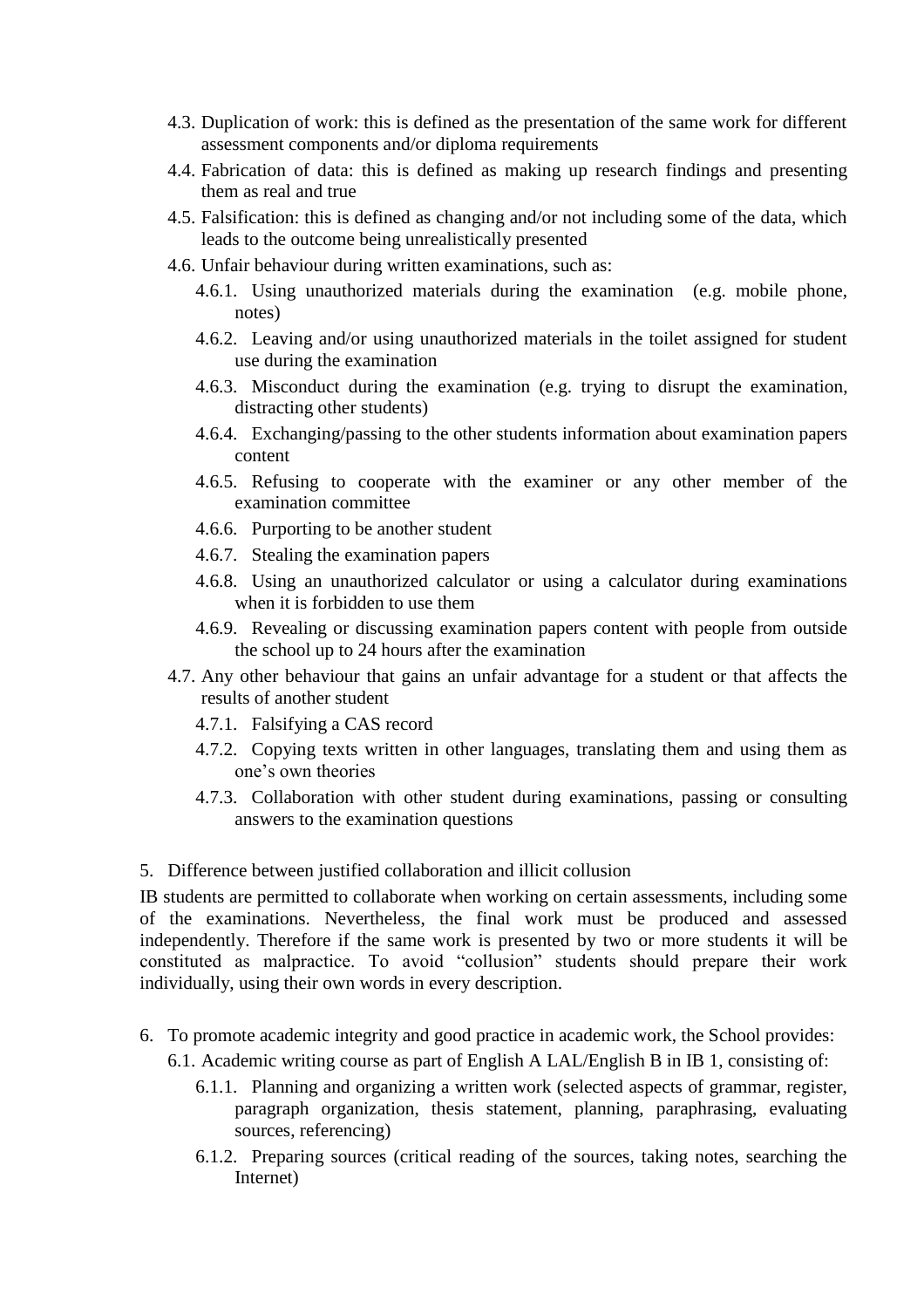- 6.1.3. Appropriate usage of the sources (avoiding plagiarism, familiarizing oneself with the quoting conventions used in school, learning how to quote, paraphrase, summarise; writing footnotes and bibliography)
- 6.1.4. Introduction to different written forms (justification, abstract, plan; individual requirements in every subject group: history, literature, sciences, mathematics; writing personal statements)
- 6.1.5. Preparing speeches
- 6.1.6. Text-editing skills (eliminating grammar and language mistakes, using objective and appropriate language)
- 6.1.7. Writing in English as a second language (getting to know the appropriate vocabulary used in quoting sources, advanced forms of written work).
- 6.2. Treatment of the following documents: "General regulations", "Academic Integrity" and "School"s Academic Integrity Policy", ensuring that each of the following expressions are explained to the students:
	- 6.2.1. Academic honesty
	- 6.2.2. Malpractice
	- 6.2.3. Student"s authentic work
	- 6.2.4. Copyright
	- 6.2.5. Individual responsibility.
- 6.3. Treatment of the referencing styles used in school.
- 6.4. Treatment of the "Conduct of examination" document and implementing it
- 6.5. Supporting students in regular and consistent application of the following rules into daily practice:
	- 6.5.1. Honest, exact and clear confirmation of every used source, in both in footnotes and bibliography
	- 6.5.2. Appropriate usage of quotes and paraphrase
	- 6.5.3. Appropriate usage of sources such as Internet, CD drives, electronic media, photographs, maps, illustrations, computer programs, data, charts, audio-visual materials etc.
	- 6.5.4. Taking responsibility for every work presented as one"s own.
- 7. Student"s responsibility is expressed in the following ways:
	- 7.1. Confirming that work has been done individually by signing an "Academic Honesty Statement" – a compulsory document signed by every student at the beginning of year 1 (Appendix A)
	- 7.2. Preparing a full and proper bibliography
	- 7.3. Checking bibliography and any other formal requirements before submitting one"s work for assessment
	- 7.4. Doing assignments according to the school"s calendar of deadlines
	- 7.5. Submitting one"s work in both electronic and paper form, as required
	- 7.6. Being able to prove that the work has been done individually e.g. by storing consecutive versions of student"s work .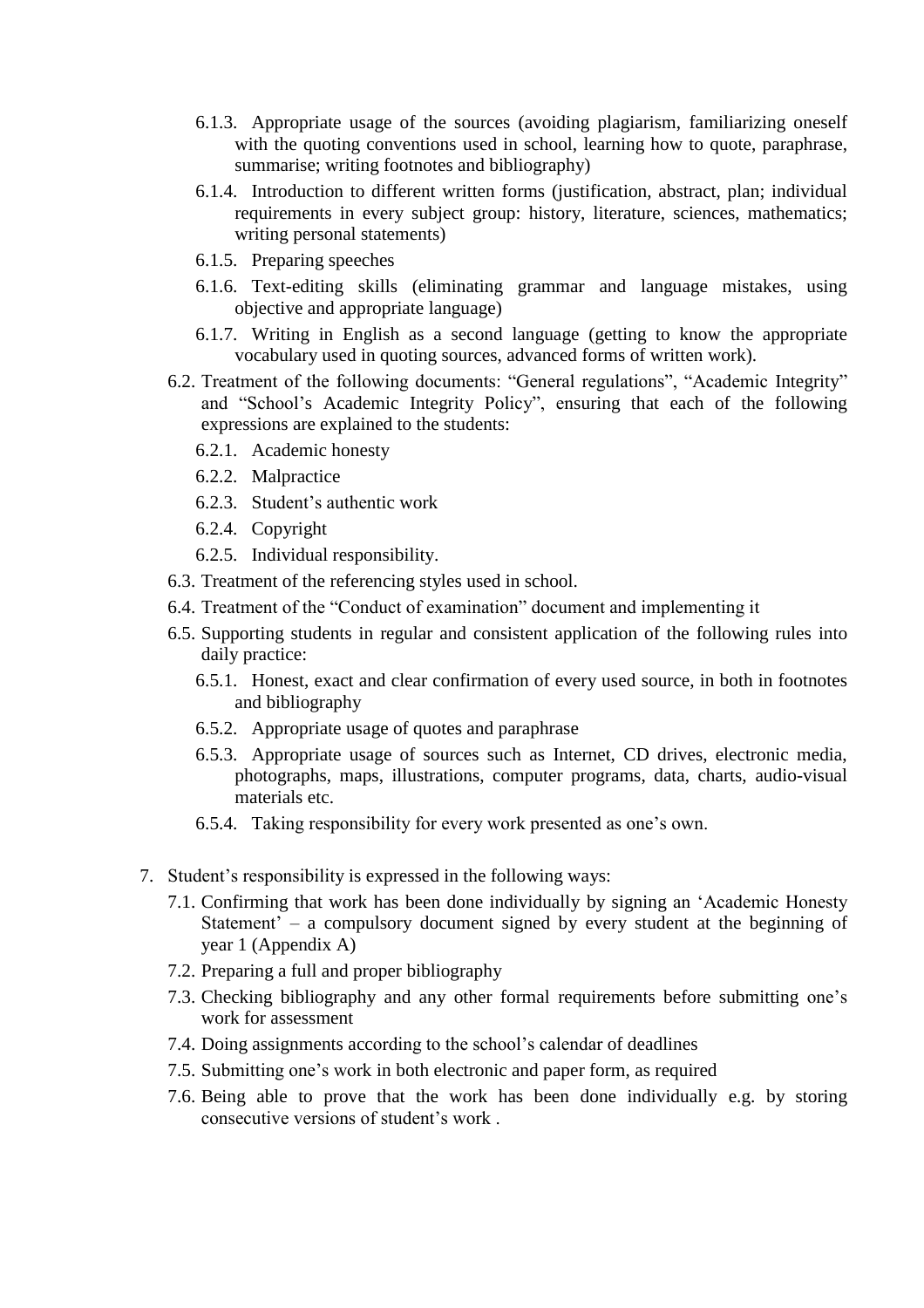- 8. Teacher"s responsibility is expressed in the following ways:
	- 8.1. Promoting good intellectual work practice
	- 8.2. Acting in accordance with school regulations
	- 8.3. Introducing students to the specific methodology of academic work in the field of the subject taught by the teacher and supporting them through every help and advice that is necessary
	- 8.4. Monitor the process of writing any assignments (both current and internally assessed) by:
		- 8.4.1. Setting mid-deadlines for longer assignments
		- 8.4.2. Assessing mid-year works methodology
		- 8.4.3. Paying attention to any changes in the style of written works (adequateness to student"s level of knowledge and skills; number of mistakes) over time
		- 8.4.4. Verifying authentic authorship of student"s work by asking questions concerning the content of the work
		- 8.4.5. Collecting evidence of students' individual work (e.g. copying mid-stages of internally assessed components/extended essays)
		- 8.4.6. Supervising the collection of data (if applicable and possible)
		- 8.4.7. Making sure that every quotation is properly referenced in bibliography
		- 8.4.8. Checking every written assignments in a plagiarism detection system
	- 8.5. Additionally, every EE supervisor should:
		- 8.5.1. Support the student during their research and writing
		- 8.5.2. Provide necessary guidance and advice about skills needed to do the research properly
		- 8.5.3. Confirm the authentic authorship of the work done.
		- 8.5.4. Monitor the write-up of three reflections and the completion of RPP form
		- 8.5.5. Provide a comment on the RPP form upon the completion of EE by the student
- 9. If the coordinator or a teacher has any reason to believe that the work or a part of it is not the particular student's own work, it cannot be accepted and submitted for assessment. In such a situation:
	- 9.1. A teacher is supposed to inform the student about their doubts concerning student"s work
	- 9.2. If the student confirms teacher"s doubts and the work has not been submitted to ecoursework, the work may be reviewed and then submitted again in a time given by teacher
	- 9.3. If the student doesn"t confirm teacher"s doubts, she has to present a written justification of her stance and evidence of the authentic authorship of her work (e.g. notes)
	- 9.4. A teacher may check if the work has been done individually through making a short test or oral examination and make their decision afterwards
	- 9.5. A teacher presents his stance, student's justification and evidence to the coordinator
	- 9.6. If the student doesn"t convince the teacher about the authentic authorship of her work, or if there is no time left to review the assignment, it is marked with letter "F"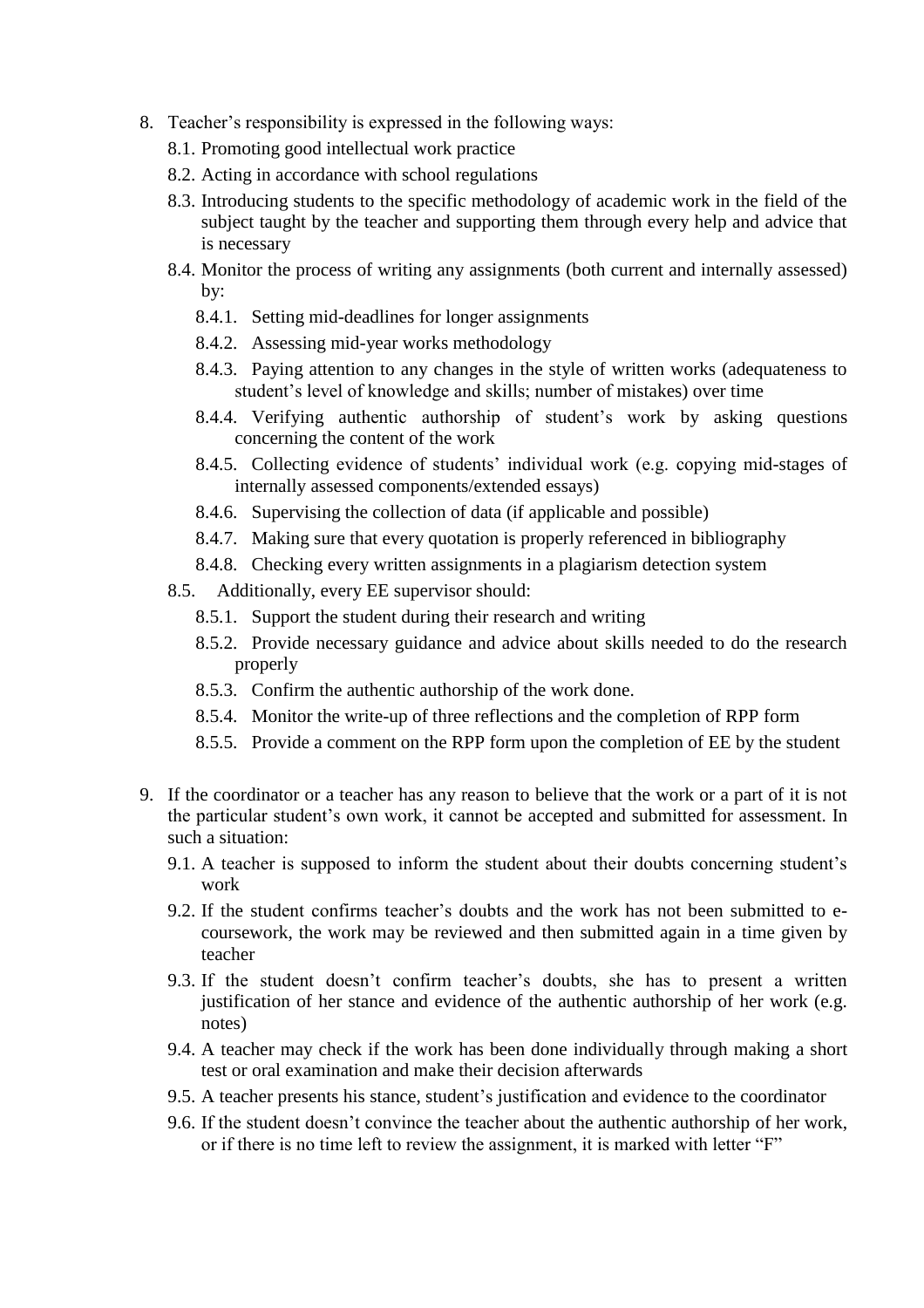- 9.7. If the teacher marks a work with an "F", the assignment cannot be submitted for assessment
- 9.8. If the plagiarism was proven after the assignment has been submitted for assessment, the coordinator is required to report this to the IB.
- 10. An official malpractice investigation takes place if:
	- 10.1. The coordinator informs the IB about their suspicions that an assignment submitted to the IB for assessment or moderation isn't student's own authentic work
	- 10.2. The coordinator informs the IB about a misconduct that took place during examinations
	- 10.3. The examiner suspects malpractice and reports this to the IB, providing evidence
	- 10.4. A member of IB central examination committee points out some works that may contain plagiarism.
- 11. Investigating plagiarism reported by an external examiner:
	- 11.1. The head of the examination centre informs the coordinator about the start of an investigation process
	- 11.2. The coordinator informs the head teacher
	- 11.3. The coordinator informs the student and her parents/legal guardians about the situation
	- 11.4. The coordinator conducts the investigation and prepares the following documents for the IB Organisation:
		- 11.4.1. Student"s statement
		- 11.4.2. Teacher's/supervisor's statement
		- 11.4.3. Coordinator's statement
		- 11.4.4. Documentation of the explanatory interview with the student.
- 12. Investigation in the case of malpractice which takes place during examinations:
	- 12.1. A student can finish writing the exam without disrupting it
	- 12.2. A member of the examination committee informs the coordinator immediately
	- 12.3. The coordinator starts to explain the situation directly after the examination, conducts an explanatory interview with the student and collects both student"s and examiner's written explanations
	- 12.4. The coordinator informs the head teacher and student"s parents/legal guardians
	- 12.5. The coordinator sends a full, written explanation of the situation to the IB Organisation along with the following documentation:
		- 12.5.1. Students" seating scheme during the examination
		- 12.5.2. Every examination committee member's statement
		- 12.5.3. Student"s statement
		- 12.5.4. Unauthorized materials that the student had in her possession during the examination.
	- 12.6. The student can sit every exam during the session
	- 12.7. The IB makes the final decision and determines the consequences.
- 13. Investigation in the case of suspected/proved malpractice during IA (internal assessments) or in the EE (extended essay):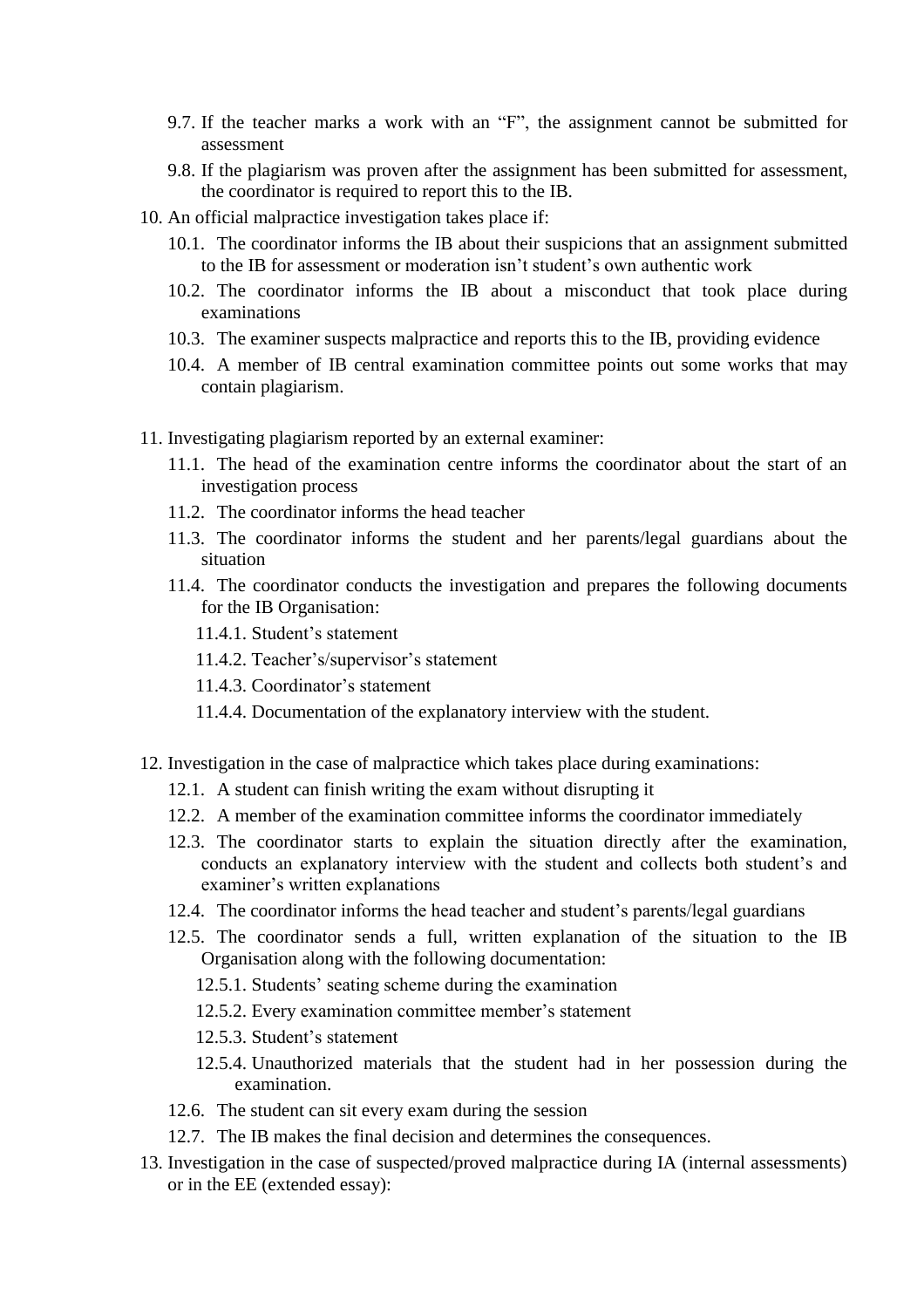- 13.1. The IB informs the coordinator about the start of an investigation and obliges them to collect proper documentation
- 13.2. The coordinator informs the head teacher, the student, her parents/legal guardians and the supervisor about the situation
- 13.3. The student is allowed to see the suspicion evidence
- 13.4. The student is encouraged to explain the situation both orally and in writing; she can make it known to the IB only and withhold it from everybody else
- 13.5. If the student refuses to explain herself in writing, the coordinator should include that information in their report
- 13.6. The coordinator asks the supervisor to explain their stance
- 13.7. The IB can ask the coordinator to attach student"s first sketches, her written works, tests and homework to the documentation
- 13.8. The IB makes the final decision.
- 14. Sanctions of malpractice
	- 14.1. In the context of examination papers:
		- 14.1.1. If the IB Committee decides that an accidental academic infringement has taken place, the particular component or a part of it is not being assessed and the student can still seek to acquire a grade in the subject
		- 14.1.2. If the student is guilty of an academic infringement in her whole work or a part of it, she doesn"t receive a grade in the particular subject, nor an IB DP Diploma, but only a transcript of her other grades
		- 14.1.3. In the case of an extreme academic infringement a student can be forbidden to participate in another examination session
		- 14.1.4. The IB can nullify a Diploma in any time, if an academic infringement is proved after the results are announced.
	- 14.2. In the context of current school assignments, depending on the weight of the violation:
		- 14.2.1. The grade 1 or no credit
		- 14.2.2. A warning for the form teacher or the head teacher
		- 14.2.3. A lower mark for the conduct
		- 14.2.4. A suspension.
- 15. Acknowledging sources
	- 15.1. The student is the only person responsible for full and appropriate quoting and bibliographical description of the sources she used.
	- 15.2. The School uses three referencing styles:
		- 15.2.1. The Polish Language system called *Konwencja Literaturoznawcza*.
		- 15.2.2. American Psychological Association Referencing Style (APA) a system used in subjects such as Biology, Chemistry, Physics, Mathematics, Geography, Business and Management
		- 15.2.3. Chicago Referencing Style the system used in History
	- 15.3. Each of the above-mentioned referencing styles allows the appropriate usage of: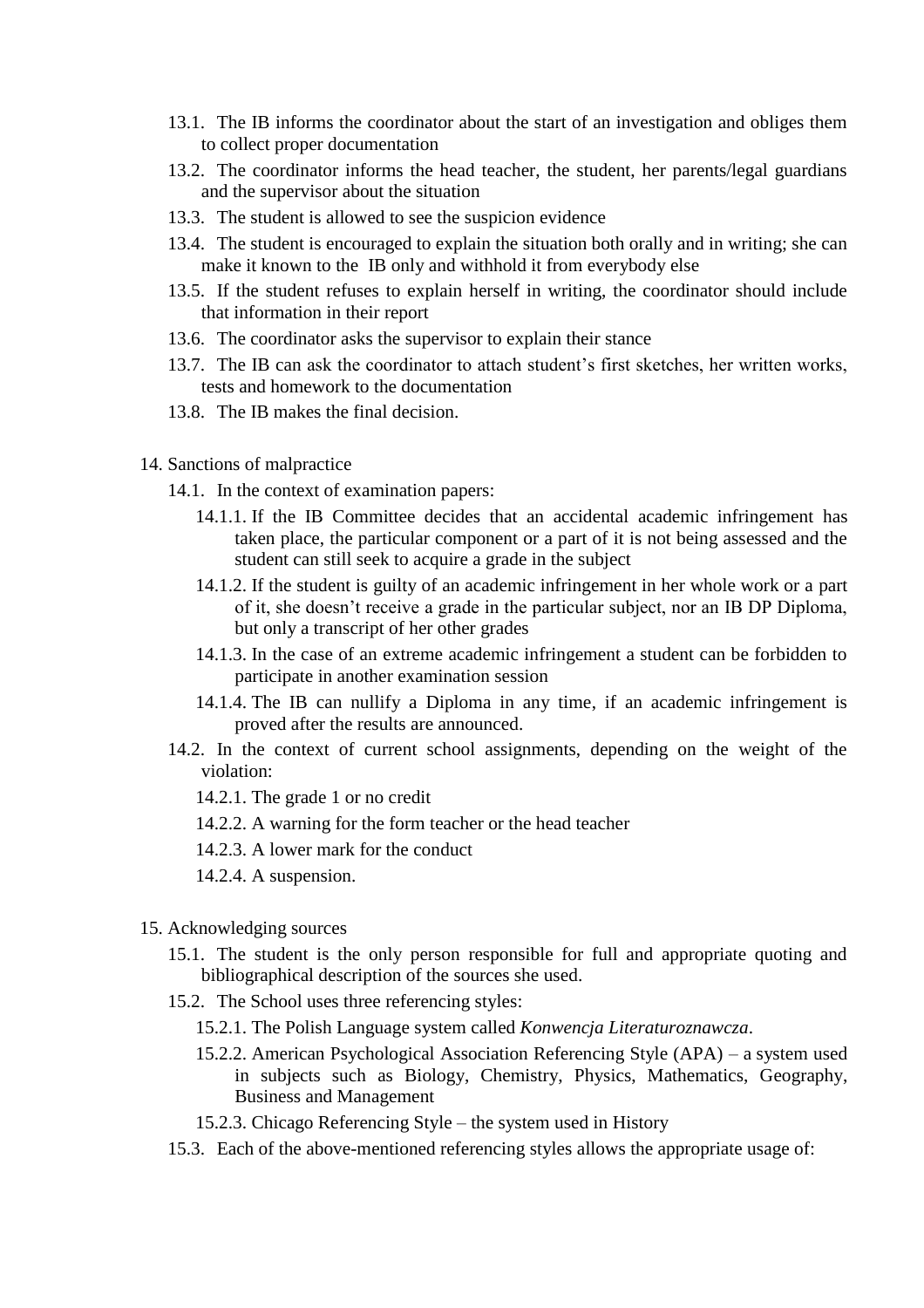- 15.3.1. Footnotes an in-text reference to another author"s work through paraphrasing a thought or a full quotation, providing a name, date of publication and page number (only in case of a direct quotation) in parenthesis; footnotes are in reference to bibliography
- 15.3.2. A bibliographical description a developed bibliographical address of a work that one took some thoughts from
- 15.3.3. A bibliography a list of all of the sources used, arranged in alphabetical order, placed at the end of every work (APA uses the term "reference list", Polish language: "bibliografia" – The Bibliography).
- 15.3.4. Detailed instructions of using APA, and CHICAGO are available here: https://owl.english.purdue.edu/
- 16. Resources that support the policy
	- 16.1. The School"s Charter
	- 16.2. Written curriculum for IB students (updated each year)
	- 16.3. Language policy at the Nazareth High School in Warsaw
	- 16.4. Academic Honesty Statement (Appendix A)
	- 16.5. IB "Academic Integrity"
	- 16.6. Plagiat.pl plagiarism prevention software

17. Copyrights of students" works submitted to the IB Organisation for assessment The School cooperates with the IB Organisation in this matter:

*Candidates retain copyright in all materials submitted for assessment purposes, but by submitting those materials, subject to article 6.4, candidates and their legal guardians thereby grant the IB a non-exclusive, charge-free, worldwide licence, for the duration of the applicable jurisdiction's copyright protection, to reproduce submitted materials, to use the image and voice of the candidate where they appear on audio or video materials and to reproduce any musical performances in any medium for assessment, educational, training, commercial and/or promotional purposes relating to the IB's activities, or to related activities of which it approves. Such licences become effective from the date of submission to the IB.*  (General Regulations, art. 6, p. 6.2)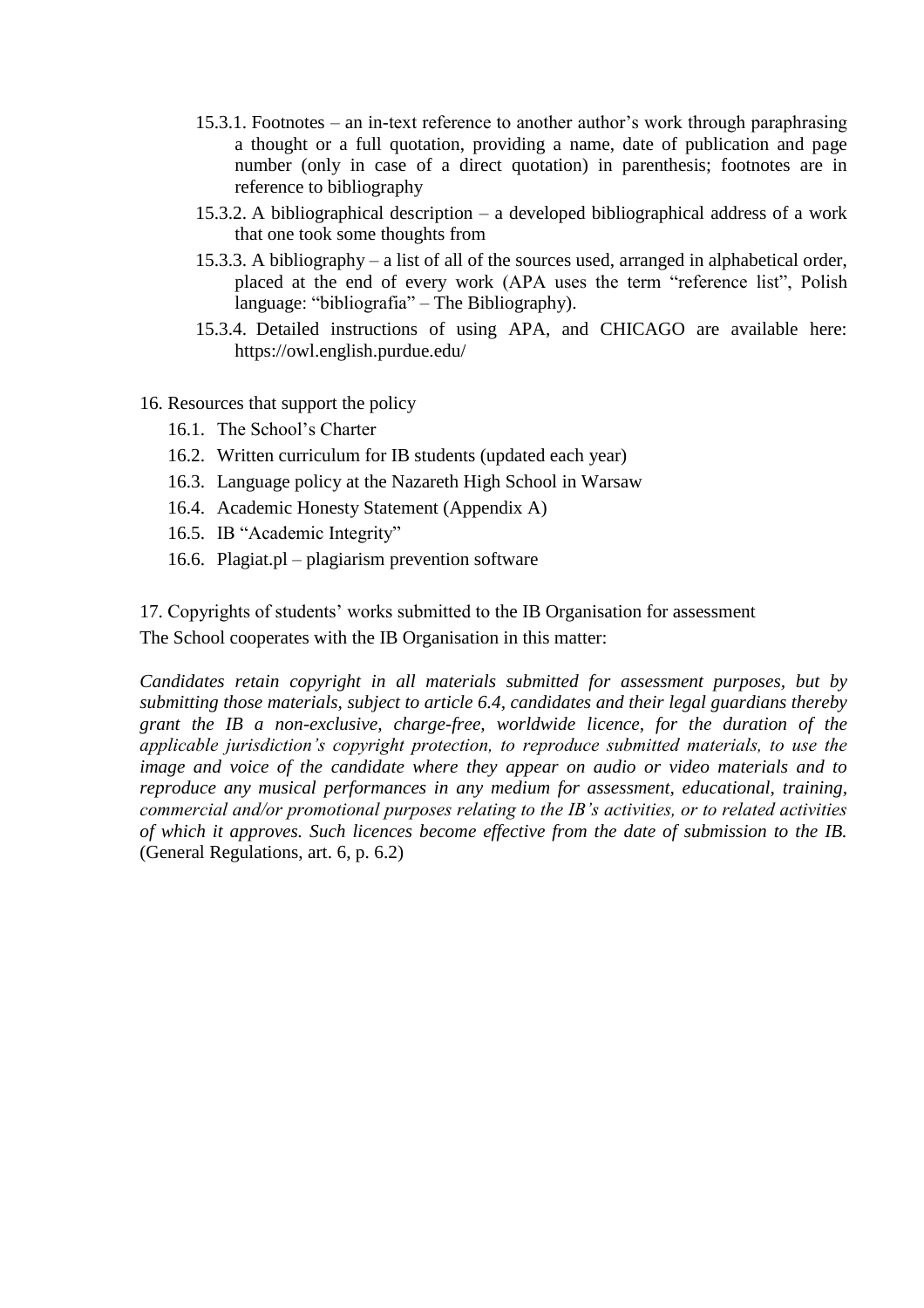### **Bibliography:**

## **General**

- 1. International Baccalaureate Organization. 2019. *Academic integrity,* Cardiff: Peterson House.
- 2. International Baccalaureate Organization. 2016 (updated 2019). *General regulations: Diploma Programme*. Cardiff: Peterson House.
- 3. International Baccalaureate Organization. 2014 (updated 2016). *Academic honesty in the IB educational context,* Cardiff: Peterson House.
- 4. International Baccalaureate Organization. 2014. *Effective citing and referencing.* Cardiff: Peterson House.

## **Specific**

- 1. Committee on Ethics in Science Research of the Polish Academy of Sciences. Annex to Resolution 10/2012 of the General Assembly of the Polish Academy of Sciences. *Ethics*  Code of a Research Scientist.  $13^{th}$  Dec 2012.
- 2. https://owl.english.purdue.edu/. Accessed on:  $1<sup>st</sup>$  Dec 2014.